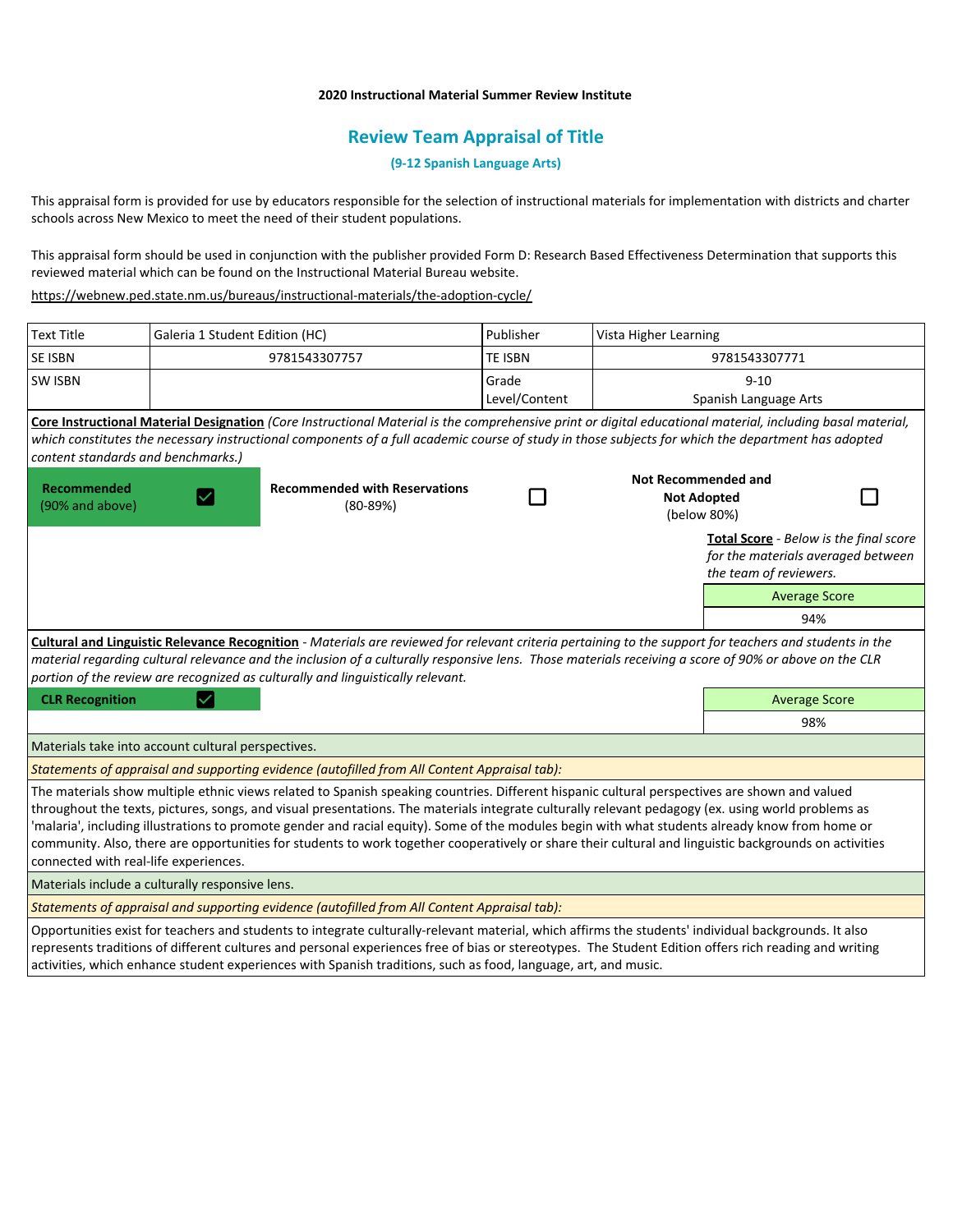**Standards Review** *- Materials are reviewed for alignment with the state adopted content standards, benchmarks and performance standards.*

Average Score 92%

Materials align with grade level standards overall.

*Statements of appraisal and supporting evidence:* 

The Teacher Edition provides resources which allow teachers to address all student levels, so that modifications can be made for students who require either more advanced lessons or more support. This is clearly demonstrated in the Teacher Edition and the Student Edition given what the students are expected to learn at grade 9. This includes vocabulary, grammar, informative essays and literary elements.

Materials align to reading standards.

*Statements of appraisal and supporting evidence:* 

The materials are aligned with 9th grade reading standards. Students have access to a variety of texts and academic activities. They read texts of increased complexity throughout the school year. Students analyze and evaluate common characteristics of literature works from various genres, including Hispanic written texts. They cite evidence to support their conclusions from the text. Among the presented texts, there are several activities where students find the main idea and the details that support it. They analyze how characters and relationships are evolving from a cultural perspective. Students determine the structure of the text and how the use of the language supports it. They explore some cultural experiences detailed in a Hispanic literature text as well.

Materials align to writing standards.

*Statements of appraisal and supporting evidence:* 

Writing standards are supported. The Teacher Edition provides meaningful material that emphasizes cognitive, social, and cultural development. The material uses appropriate terminology and vocabulary suitable to identify and use the meaning and functions of written language. The Student Edition provides opportunities for students to make sense of how to interpret literary language figures and comply with the written standards. In addition, the material shows solid evidence of diverse world and Hispanic American authors. Students develop written activities that allow them to incorporate their personal perspectives and experiences.

Materials align to speaking and listening standards.

*Statements of appraisal and supporting evidence:* 

Speaking and listening standards are supported. Lessons and activities support the collaboration and presentation skills of students, so they can work with peers to set rules for challenging discussions and decision making. The materials provide facts and examples to introduce and develop topics for students to expand their knowledge of literature and culture. The Student Edition provides opportunities for students to explicitly draw on the preparation that is set forth by the teacher by referring to evidence from texts and other research to stimulate a thoughtful, well-reasoned exchange of ideas.

Materials align to language standards.

*Statements of appraisal and supporting evidence:* 

Language standards are supported. Students will acquire and appreciate the norms of the Spanish language. The materials provide a variety of vocabulary and strategies to acquire it. Students use the Spanish language throughout the modules to create presentations about different topics, some related to personal and cultural experiences. Students access dialectal varieties and interdisciplinary vocabulary associated with the topic or Spanish-speaking country studied. Rubrics, presented at the end of each presentation assignment, assess how students maintain a correct style and use of the language to express their ideas in a clear and coherent way.

Materials align to New Mexico content standards for ELA.

*Statements of appraisal and supporting evidence:* 

Content standards for ELA are supported. The materials support modifications for diverse students. Levels I, II, and III describe how to select questions, develop the topic individually, and engage students to do community work by comparing answers and providing feedback. The material is reflective of New Mexico standards for content. It provides relevant lectures and real world activities allowing students to create and practice Spanish language in real situations.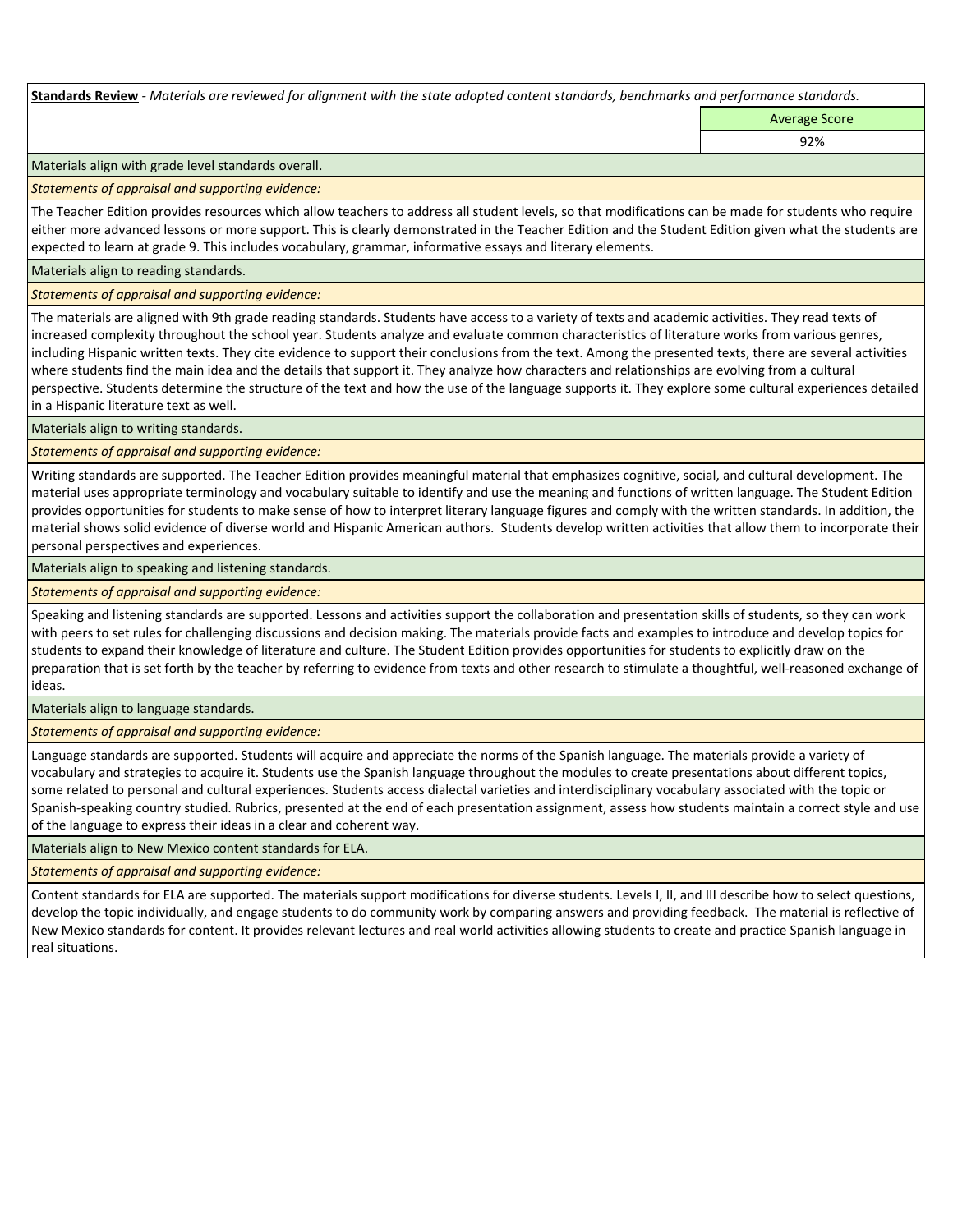**SLA Content Review** *- Materials are reviewed for relevant criteria pertaining to the support for teachers and students in the specific content area reviewed.*

Average Score

97%

Materials provide a selection and range of high-quality texts worthy of students' time and attention, exhibiting exceptional craft and thought and/or providing useful information.

*Statements of appraisal and supporting evidence:* 

The materials keep students challenged to increase their knowledge of vocabulary, literature, and culture. Students learn information relevant to their current situations and in their everyday lives. The materials provide a selection of rich and well-crafted texts, representing Hispanic literature ("Cuando era puertorriqueña", Esmeralda Santiago; "El apellido", Nicolás Guillén; "La vida de Rubén Darío escrita por él mismo", Rubén Darío) and informational text, varied by genre and subject matter. The scope and sequence is organized in a way that guides students to demonstrate their knowledge and understanding through comprehension activities and presentation exercises connected with the topic of the literature work.

Questions in the materials are high-quality text-dependent and text-specific questions. The overwhelming majority of these questions are text-specific and draw student attention to the particulars in the text.

*Statements of appraisal and supporting evidence:* 

The questions are well thought out by using the Depth of Knowledge (DOK) levels to keep the students learning and challenged.

Materials provide scaffolding and supports to enable students' learning of English language arts.

*Statements of appraisal and supporting evidence:* 

Teachers have the opportunity to support individualized learning activities and classwork by creating a grouped learning environment. Opportunities exist to develop the assignments in sequences based on level of language acquisition and content. The materials provide students a variety of knowledge levels and alternative assessments for English language learners. Students are asked to describe, research, analyze, compare, and apply content, as well as relate it to their personal experience.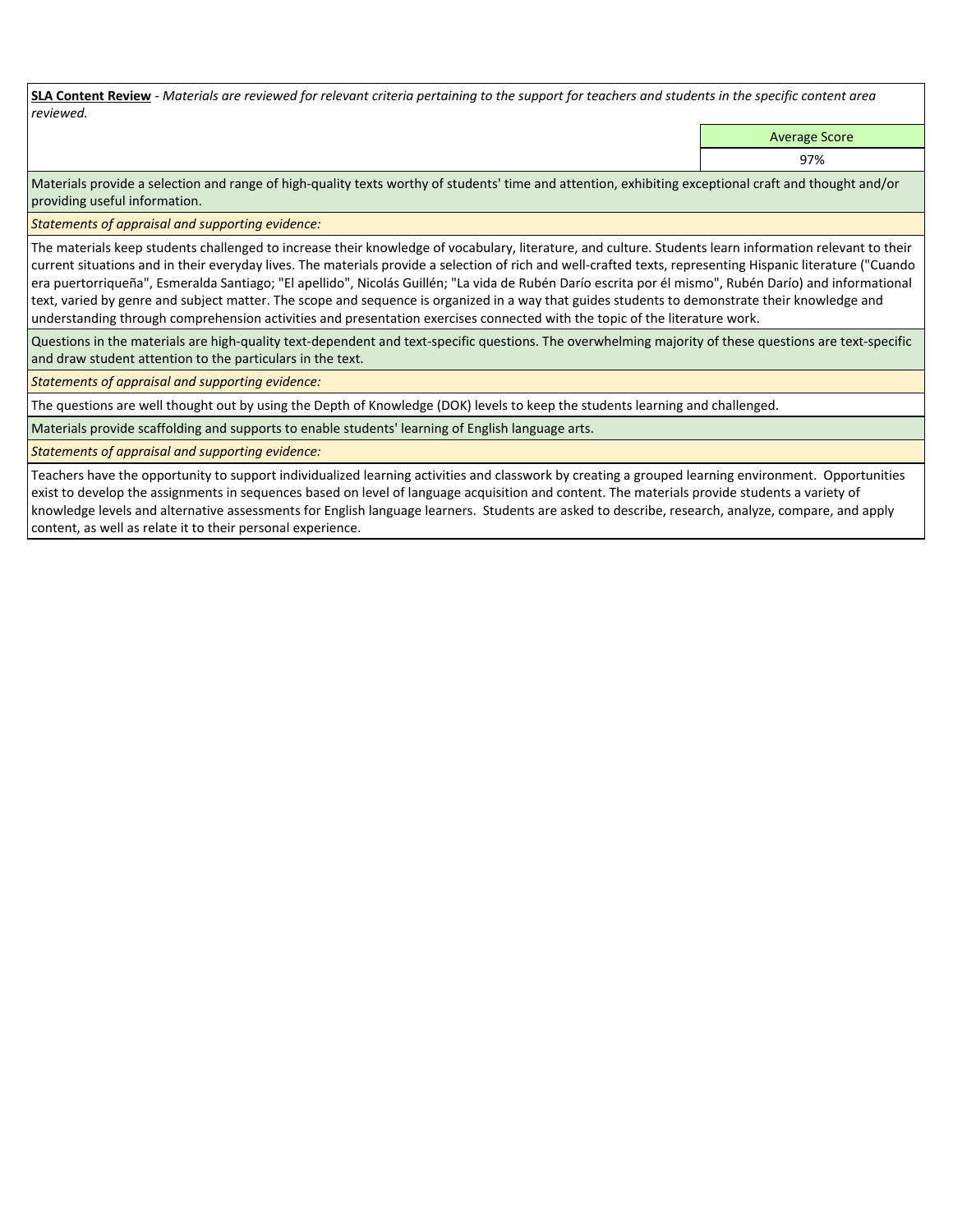**All Content Review** *- Materials are reviewed for relevant criteria pertaining to the support for teachers and students in the material regarding the progression of the standards, lesson structure, pacing, assessment, individual learners and cultural relevance.*

Average Score

99%

Materials are coherent and consistent with the high school standards that all students should study in order to be college and career ready.

*Statements of appraisal and supporting evidence:*

These materials are consistent with high school standards and will get students ready for college and career. The materials attend to the full intent of the content contained in the standards for all students. All components of the standards are addressed through the 8 modules and online materials ('SmartCenter'). The title also includes 'Destrezas Básicas' (content enrichment), 'Artículos y actividades' (pre AP content) and 'Pruebas y Evaluaciones' (assessments to evaluate students during the school year and summative assessments about the content). The materials allow students to fully learn each standard, since all activities are described in the Teacher Edition with related standards.

Materials are well designed and take into account effective lesson structure and pacing.

*Statements of appraisal and supporting evidence:*

The materials provide effective lesson structure and pacing. The same organization is maintained throughout the materials helping students to connect to the content. Each of the modules are designed for a month of instruction, and each of the lessons included in these modules require an estimated 50 minute class. The structure of the materials remain consistent around these 8 topics that inspire each module. The modules are divided into three sections. Phase I includes comprehensive reading. Phase II includes vocabulary, 'ortografía' and grammar points. Phase III includes the study of a literary text. There are multiple presentation activities at the end of each lesson where students can practice speaking and writing with the reviewed contents.

Materials support teacher planning, learning, and understanding of the standards.

*Statements of appraisal and supporting evidence:*

The Teacher Edition contains standard alignment documents describing language skills that relate to the modules and topics. In addition, it describes each lesson and includes the standards. The Teacher Edition provides opportunities for teachers to develop their teaching practices and adapt them based on the level of the students. It explains the importance of understanding the standards as a holistic approach that integrates reading, listening, speaking, and writing in a curriculum that support students as a whole.

Materials offer teachers resources and tools to collect ongoing data about student progress on the standards.

*Statements of appraisal and supporting evidence:*

The materials offer tools and resources to keep students on track to follow the standards in each lesson. There are continual formative assessments (comprehension, vocabulary, 'ortografía', grammar and literature activity), which help students and teachers know if students are ready to move on. At the beginning of each lesson, there is a 'standards chart' that connects the activities with their embedded standards, so teachers can track proficiency throughout the lesson.

Materials support effective use of technology to enhance student learning. Digital materials are accessible and available in multiple platforms.

*Statements of appraisal and supporting evidence:*

The materials support effective use of technology to amplify student acquisition of the language and culture. The materials provide an online platform (SmartCenter) where students access a variety of resources. There are multiple presentation activities where students are encouraged to use digital resources to look for information. The materials include opportunities to assess student understanding and knowledge using technology. The materials allow teachers to create their own assessments online. Students have access to all materials on their computer, tablet or cell phone. Online materials are accessible on the Windows and Apple platforms.

Materials can be easily customized for individual learners.

*Statements of appraisal and supporting evidence:* 

The materials provide visual representations, vocabulary, and word lists to support student understanding and enhance individual learners. There are opportunities for teachers to differentiate instruction tied to languages objectives. Activities provide integration of reading, speaking, listening, and writing skills. These assignments allow students to demonstrate their understanding of the language by different means, such as answering questions, graphic organizers, interviews, essays, and the like.

Materials give all students extensive opportunities and support to explore key concepts.

*Statements of appraisal and supporting evidence:*

The materials provide students the opportunity to increase their knowledge of vocabulary and learning skills. The assignments offer students the chance to improve their writing skills by learning how to use specific words, phrases, and clauses to link their real life experiences and turn them into writing pieces. Students can work individually or in groups. The writing and discussion activities support exploration of key concepts and content by establishing multiple perspectives and/or introducing characters to create a smooth progression of experiences or events.

Materials take into account cultural perspectives.

*Statements of appraisal and supporting evidence:*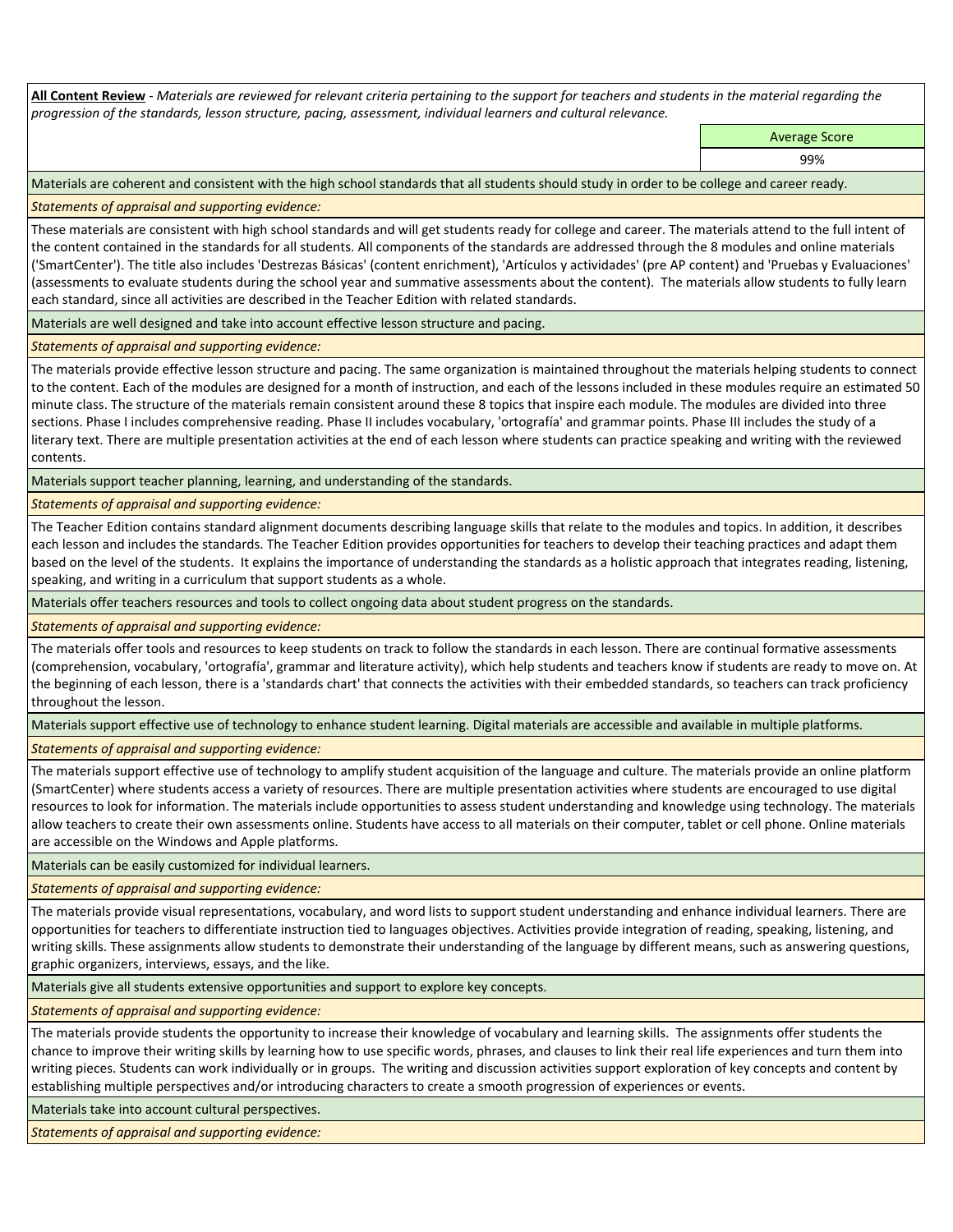The materials show multiple ethnic views related to Spanish speaking countries. Different hispanic cultural perspectives are shown and valued throughout the texts, pictures, songs, and visual presentations. The materials integrate culturally relevant pedagogy (ex. using world problems as 'malaria', including illustrations to promote gender and racial equity). Some of the modules begin with what students already know from home or community. Also, there are opportunities for students to work together cooperatively or share their cultural and linguistic backgrounds on activities connected with real-life experiences.

Materials include a culturally responsive lens.

*Statements of appraisal and supporting evidence:*

Opportunities exist for teachers and students to integrate culturally-relevant material, which affirms the students' individual backgrounds. It also represents traditions of different cultures and personal experiences free of bias or stereotypes. The Student Edition offers rich reading and writing activities, which enhance student experiences with Spanish traditions, such as food, language, art, and music.